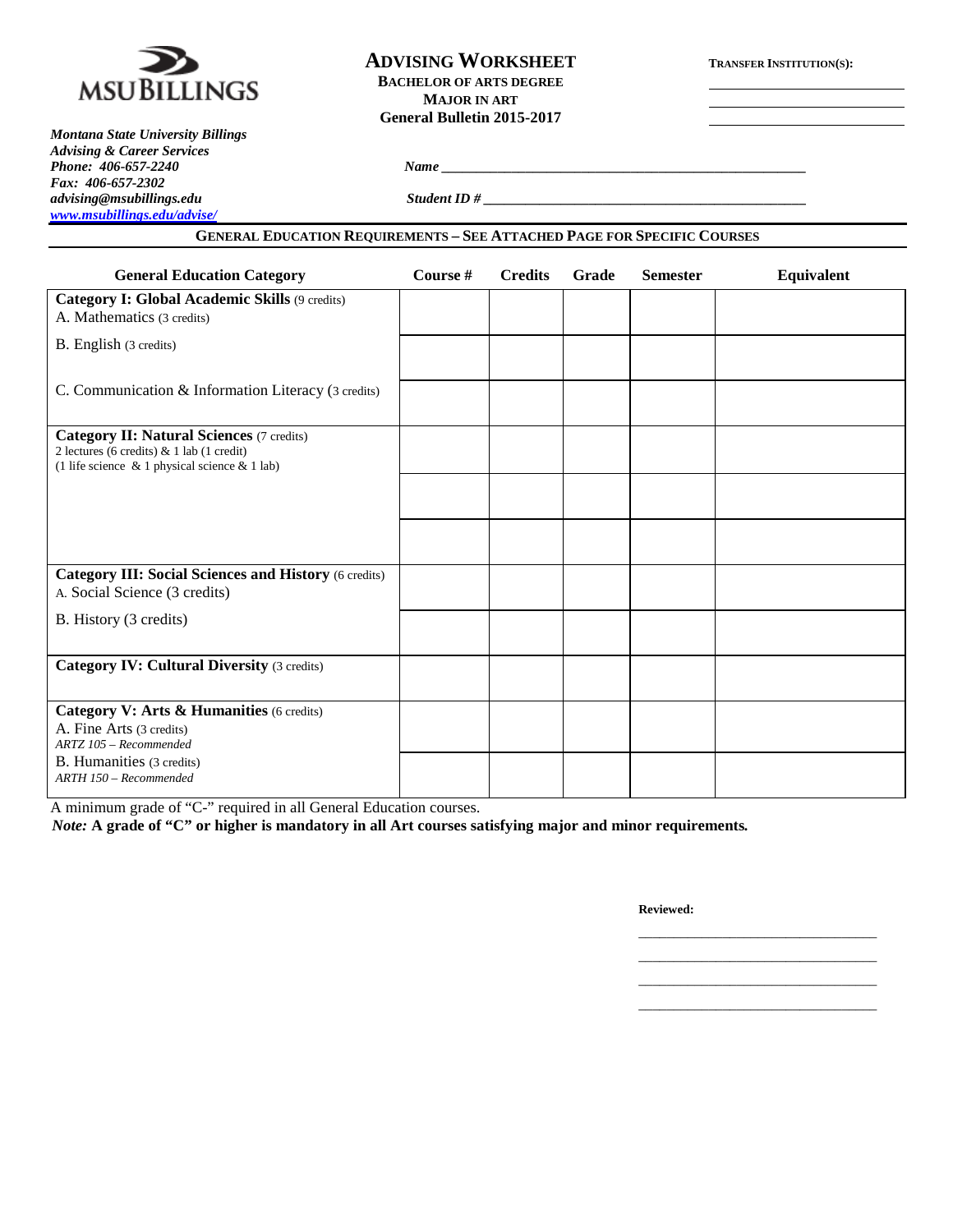# **GENERAL EDUCATION REQUIREMENTS**

| <b>CATEGORY I: GLOBAL ACADEMIC SKILLS</b><br>9 credits         |     |                                                               |   |  |  |
|----------------------------------------------------------------|-----|---------------------------------------------------------------|---|--|--|
| Students are required to take one course from each subcategory |     |                                                               |   |  |  |
|                                                                |     | 3 credits<br><b>Subcategory A - Mathematics</b>               |   |  |  |
| М                                                              | 105 | <b>Contemporary Mathematics</b>                               | 3 |  |  |
| М                                                              | 114 | <b>Extended Technical Mathematics</b>                         | 3 |  |  |
| М                                                              | 121 | College Algebra                                               | 3 |  |  |
| М                                                              | 122 | College Trigonometry                                          | 3 |  |  |
| М                                                              | 131 | Mathematics for Elementary Teachers II                        | 3 |  |  |
| М                                                              | 143 | <b>Finite Mathematics</b>                                     | 4 |  |  |
| М                                                              | 161 | Survey of Calculus                                            | 3 |  |  |
| M                                                              | 171 | Calculus I                                                    | 4 |  |  |
| <b>STAT</b>                                                    | 141 | <b>Introduction to Statistical Concepts</b>                   | 3 |  |  |
| <b>STAT</b>                                                    | 216 | Introduction to Statistics                                    | 4 |  |  |
| Subcategory B - English                                        |     | 3 credits                                                     |   |  |  |
| WRIT                                                           | 101 | College Writing I                                             | 3 |  |  |
| WRIT                                                           | 121 | Introduction to Technical Writing                             | 3 |  |  |
| WRIT                                                           | 122 | Introduction to Business Writing                              | 3 |  |  |
| WRIT                                                           | 201 | College Writing II                                            | 3 |  |  |
| WRIT                                                           | 220 | Business & Professional Writing                               | 3 |  |  |
| WRIT                                                           | 221 | <b>Intermediate Technical Writing</b>                         | 3 |  |  |
|                                                                |     | Subcategory C- Communication & Information Literacy 3 credits |   |  |  |
| <b>BMIS</b>                                                    | 150 | Computer Literacy                                             | 3 |  |  |
| COMX                                                           | 111 | Introduction to Public Speaking                               | 3 |  |  |
| <b>COMX</b>                                                    | 115 | Introduction to Interpersonal Communication 3                 |   |  |  |
| LSCI                                                           | 125 | Research in the Information Age                               | 3 |  |  |

#### **CATEGORY II: NATURAL SCIENCES 6 cr. lecture & 1 cr. lab**

*Students are required to take one course from each subcategory and at least one corresponding lab or Integrated Sciences*

| <b>Subcategory A – Life Sciences</b><br>3-4 credits |     |                                             |                    |  |  |
|-----------------------------------------------------|-----|---------------------------------------------|--------------------|--|--|
| <b>BIOB</b>                                         | 101 | Discover Biology                            | 3                  |  |  |
| <b>BIOB</b>                                         | 102 | Discover Biology Lab                        | 1                  |  |  |
| <b>BIOB</b>                                         | 160 | Principles of Living Systems                | 3                  |  |  |
| <b>BIOB</b>                                         | 161 | Principles of Living Systems Lab            | 1                  |  |  |
|                                                     |     | <b>SUBCATEGORY B - PHYSICAL SCIENCES</b>    | <b>3-4 CREDITS</b> |  |  |
| ASTR                                                | 110 | Introduction to Astronomy                   | 3                  |  |  |
| ASTR                                                | 111 | Introduction to Astronomy Lab               | 1                  |  |  |
| CHMY                                                | 121 | Introduction to General Chemistry           | 3                  |  |  |
| <b>CHMY</b>                                         | 122 | Introduction to General Chemistry Lab       | 1                  |  |  |
| <b>CHMY</b>                                         | 141 | College Chemistry I                         | 3                  |  |  |
| <b>CHMY</b>                                         | 142 | College Chemistry Laboratory I              | $\mathbf{1}$       |  |  |
| <b>GEO</b>                                          | 101 | Introduction to Physical Geology            | 3                  |  |  |
| <b>GEO</b>                                          | 102 | Introduction to Physical Geology Laboratory | $\mathbf{1}$       |  |  |
| GPHY                                                | 111 | Introduction to Physical Geography          | 3                  |  |  |
| <b>GPHY</b>                                         | 112 | Introduction to Physical Geography Lab      | 1                  |  |  |
| PHSX                                                | 103 | Our Physical World                          | 3                  |  |  |
| PHSX                                                | 104 | Our Physical World Lab                      | 1                  |  |  |
| PHSX                                                | 205 | College Physics I                           | 3                  |  |  |
| PHSX                                                | 206 | College Physics I Lab                       | 1                  |  |  |
| PHSX                                                | 105 | <b>Fundamentals of Physical Science</b>     | 3                  |  |  |
| PHSX                                                | 106 | Fundamentals of Physical Science Lab        | 1                  |  |  |
| <b>Integrated Sciences</b>                          |     |                                             |                    |  |  |
|                                                     |     | SCIN 101, 102, 103, 104 Integrated Sciences | 3, 1, 3, 1         |  |  |

|                                                                |     | <b>CATEGORY III: SOCIAL SCIENCES AND HISTORY</b> | 6 credits |  |  |  |
|----------------------------------------------------------------|-----|--------------------------------------------------|-----------|--|--|--|
| Students are required to take one course from each subcategory |     |                                                  |           |  |  |  |
| <b>Subcategory A – Social Sciences</b><br>3 credits            |     |                                                  |           |  |  |  |
| <b>ANTY</b>                                                    | 217 | Physical Anthropology & Archeology               | 3         |  |  |  |
| <b>BGEN</b>                                                    | 105 | Introduction to Business                         | 3         |  |  |  |
| <b>COMX</b>                                                    | 106 | Communicating in a Dynamic Workplace             | 3         |  |  |  |
| <b>ECNS</b>                                                    | 201 | Principles of Microeconomics                     | 3         |  |  |  |
| <b>ECNS</b>                                                    | 202 | Principles of Macroeconomics                     | 3         |  |  |  |
| EDU                                                            | 105 | <b>Education and Democracy</b>                   | 3         |  |  |  |
| <b>GPHY</b>                                                    | 141 | Geography of World Regions                       | 3         |  |  |  |
| HTH                                                            | 110 | Personal Health and Wellness                     | 3         |  |  |  |
| <b>PSCI</b>                                                    | 210 | Introduction to American Government              | 3         |  |  |  |
| PSCI                                                           | 220 | Introduction to Comparative Government           | 3         |  |  |  |
| <b>PSYX</b>                                                    | 100 | Introduction to Psychology                       | 3         |  |  |  |
| <b>PSYX</b>                                                    | 231 | Human Relations                                  | 3         |  |  |  |
| SOCI                                                           | 101 | Introduction to Sociology                        | 3         |  |  |  |
| SOCI                                                           | 201 | Social Problems                                  | 3         |  |  |  |
|                                                                |     | Course                                           |           |  |  |  |

| <b>Subcategory B - History</b> |     |                                         | 3 credits |
|--------------------------------|-----|-----------------------------------------|-----------|
| <b>HSTA</b>                    | 101 | American History I                      |           |
| <b>HSTA</b>                    | 102 | American History II                     | 3         |
| <b>HSTR</b>                    | 101 | Western Civilization I                  | 3         |
| <b>HSTR</b>                    | 102 | Western Civilization II                 | 3         |
| <b>HSTR</b>                    | 103 | Honors Western Civilization I           | 3         |
| <b>HSTR</b>                    | 104 | Honors Western Civilization II          | 3         |
| <b>PSCI</b>                    | 230 | Introduction to International Relations | 3         |

|               | <b>CATEGORY IV: CULTURAL DIVERSITY</b> |                                             |   |  |  |
|---------------|----------------------------------------|---------------------------------------------|---|--|--|
| A&SC/WGSS 274 |                                        | Women, Culture, and Society                 | 3 |  |  |
| <b>ANTY</b>   | 220                                    | Culture and Society                         | 3 |  |  |
| <b>ARTH</b>   | 160                                    | Global Visual Culture                       | 3 |  |  |
| <b>COMX</b>   | 212                                    | Introduction to Intercultural Communication | 3 |  |  |
| <b>GPHY</b>   | 121                                    | Human Geography                             | 3 |  |  |
| HTH           | 270                                    | <b>Global Health Issues</b>                 | 3 |  |  |
| LIT           | 230                                    | World Literature Survey                     | 3 |  |  |
| <b>MUSI</b>   | 207                                    | World Music                                 | 3 |  |  |
| <b>NASX</b>   | 105                                    | Introduction to Native American Studies     | 3 |  |  |
| <b>NASX</b>   | 205                                    | Native Americans in Contemporary Society    | 3 |  |  |
| PHL           | 271                                    | Indian Philosophies and Religions           | 3 |  |  |
| PHL           | 272                                    | Chinese Philosophies and Religions          | 3 |  |  |
| <b>REHA</b>   | 201                                    | Introduction to Diversity in Counseling     | 3 |  |  |
| <b>RLST</b>   | 170                                    | The Religious Quest                         | 3 |  |  |
| <b>SPNS</b>   | 150                                    | The Hispanic Tradition                      | 3 |  |  |

## **CATEGORY V: ARTS & HUMANITIES 6 credits**

| Students are required to take one course from each subcategory |                                        |                                                                          |  |  |  |  |
|----------------------------------------------------------------|----------------------------------------|--------------------------------------------------------------------------|--|--|--|--|
| Subcategory $A$ – Fine Arts<br>3 credits                       |                                        |                                                                          |  |  |  |  |
| 101                                                            | Art Fundamentals                       | 3                                                                        |  |  |  |  |
| 105                                                            | Visual Language-Drawing                | 3                                                                        |  |  |  |  |
| 131                                                            | Ceramics for Non-majors                | 3                                                                        |  |  |  |  |
| 240                                                            | <b>Intro Creative Writing Workshop</b> | 3                                                                        |  |  |  |  |
| 160                                                            | Introduction to World Cinema           | 3                                                                        |  |  |  |  |
| 270                                                            | Film & Literature                      | 3                                                                        |  |  |  |  |
| 260                                                            |                                        | 3                                                                        |  |  |  |  |
| 101                                                            | <b>Enjoyment of Music</b>              | 3                                                                        |  |  |  |  |
| 114                                                            | Band: MSUB Symphonic                   | 1                                                                        |  |  |  |  |
| 131                                                            | Jazz Ensemble I: MSUB                  | 1                                                                        |  |  |  |  |
| 147                                                            | Choral Ensemble: University Chorus     | 1                                                                        |  |  |  |  |
| 154                                                            | <b>Exploring Digital Photography</b>   | 3                                                                        |  |  |  |  |
| 101                                                            | Introduction to Theatre                | 3                                                                        |  |  |  |  |
| 120                                                            | Introduction to Acting I               | 3                                                                        |  |  |  |  |
|                                                                |                                        | 3 credits                                                                |  |  |  |  |
| 150                                                            | Introduction to Art History            | 3                                                                        |  |  |  |  |
| 111                                                            | Perspectives and Understanding         | 3                                                                        |  |  |  |  |
| 110                                                            | Introduction to Literature             | 3                                                                        |  |  |  |  |
| 240                                                            | The Bible as Literature                | 3                                                                        |  |  |  |  |
| 110                                                            | Introduction to Ethics                 | 3                                                                        |  |  |  |  |
| 111                                                            | Philosophies of Life                   | 3                                                                        |  |  |  |  |
|                                                                |                                        | Computer Presentation and Animation<br><b>Subcategory B - Humanities</b> |  |  |  |  |

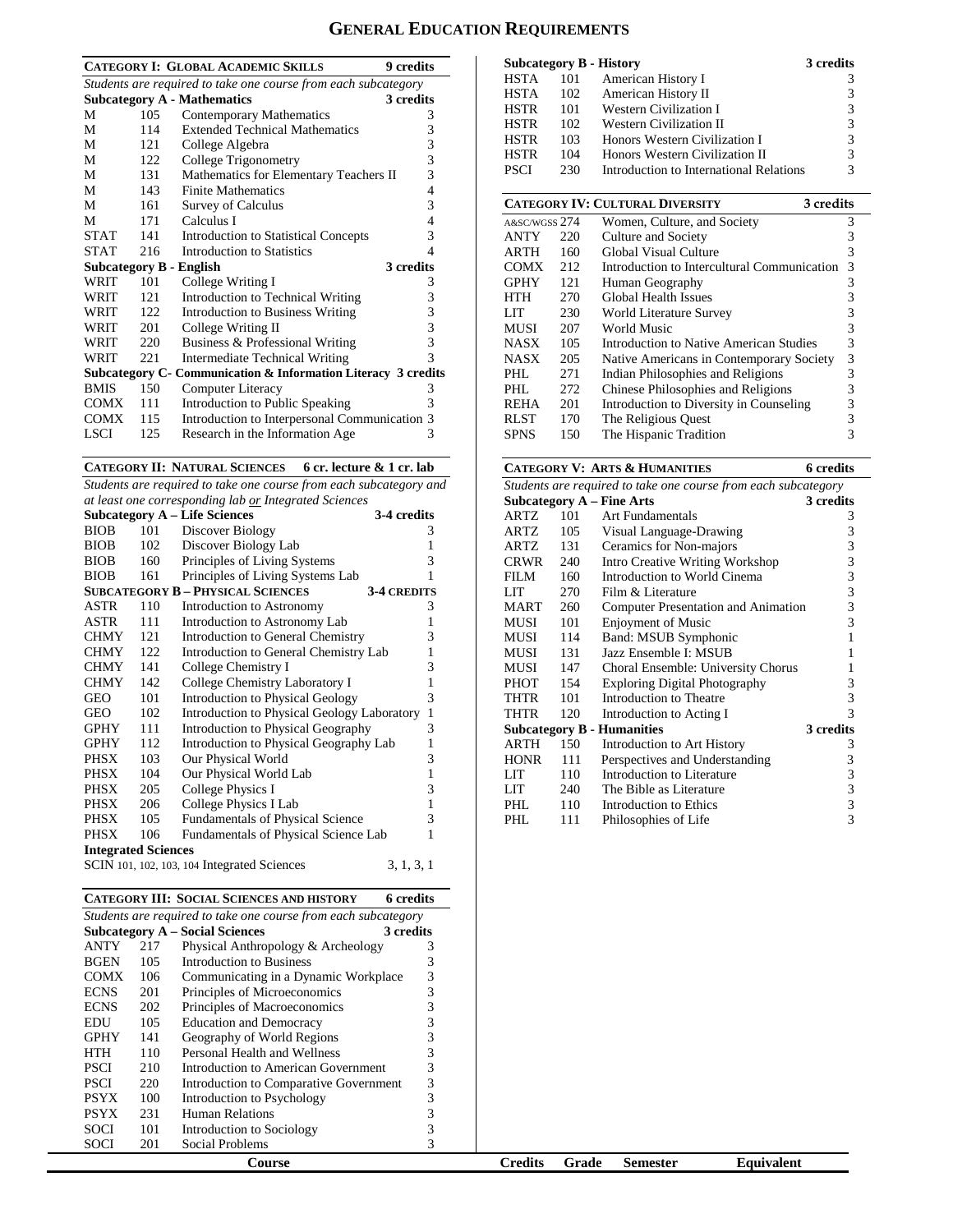#### *A minimum grade of C or better is required in all major coursework*

|             | <b>Required Art Courses</b> |                                               |   |  |  |  |  |  |  |
|-------------|-----------------------------|-----------------------------------------------|---|--|--|--|--|--|--|
| *ARTH       | 150                         | Introduction to Art History                   |   |  |  |  |  |  |  |
| <b>ARTH</b> | 352                         | Visual Theory and Criticism                   | 3 |  |  |  |  |  |  |
| *ARTZ       | 105                         | Visual Language-Drawing                       | 3 |  |  |  |  |  |  |
| <b>ARTZ</b> | 106                         | Visual Language- 2-D Foundations              | 3 |  |  |  |  |  |  |
| <b>ARTZ</b> | 108                         | Visual Language - 3-D Foundations             | 3 |  |  |  |  |  |  |
| <b>ARTZ</b> | 209                         | <b>Introduction to Professional Practices</b> |   |  |  |  |  |  |  |
| <b>ARTZ</b> | 409                         | <b>Advanced Professional Practices</b>        |   |  |  |  |  |  |  |
| ARTZ        | 499                         | Senior Project/Capstone                       |   |  |  |  |  |  |  |

*\* May satisfy General Education requirements*.

## **Additional Writing Requirement**

|  | WRIT | 201 | --<br>ollege.<br>чпо<br>$   -$ |  |  |  |  |
|--|------|-----|--------------------------------|--|--|--|--|
|--|------|-----|--------------------------------|--|--|--|--|

### **Studio Art Requirements**

Select one course from each of the following three areas:

| Area One          |     |                                        |                |  |  |
|-------------------|-----|----------------------------------------|----------------|--|--|
| ARTZ              | 258 | New Media I                            | 4              |  |  |
| ARTZ              | 271 | Printmaking I                          | 4              |  |  |
| <b>ARTZ</b>       | 273 | Printmaking I-Lithography              | $\overline{4}$ |  |  |
| ARTZ              | 284 | Photography I-Techniques and Processes | 4              |  |  |
| Area Two          |     |                                        |                |  |  |
| ARTZ              | 211 | Drawing I                              | 4              |  |  |
| ARTZ              | 221 | Painting I                             | 4              |  |  |
| <b>Area Three</b> |     |                                        |                |  |  |
| ARTZ              | 231 | Ceramics I                             | 4              |  |  |
| <b>ARTZ</b>       | 251 | Sculpture I                            | $\overline{4}$ |  |  |

*There is a lab fee for most studio classes, payable at registration.*

#### **Art History Requirement**

Select one course from each of the following two areas:

| <b>Area One</b> |     |                             |   |  |  |
|-----------------|-----|-----------------------------|---|--|--|
| <b>ARTH</b>     | 321 | Renaissance and Baroque Art | 3 |  |  |
| <b>ARTH</b>     | 342 | Modern Art                  | 3 |  |  |
| Area Two        |     |                             |   |  |  |
| <b>ARTH</b>     | 435 | Art of the United States    | 3 |  |  |
| <b>ARTH</b>     | 436 | The History of Women in Art | 3 |  |  |
| <b>ARTH</b>     | 439 | American Indian Art         | 3 |  |  |
| <b>ARTH</b>     | 451 | Contemporary Art            | 3 |  |  |
| <b>ARTH</b>     | 494 | Seminar                     | 3 |  |  |